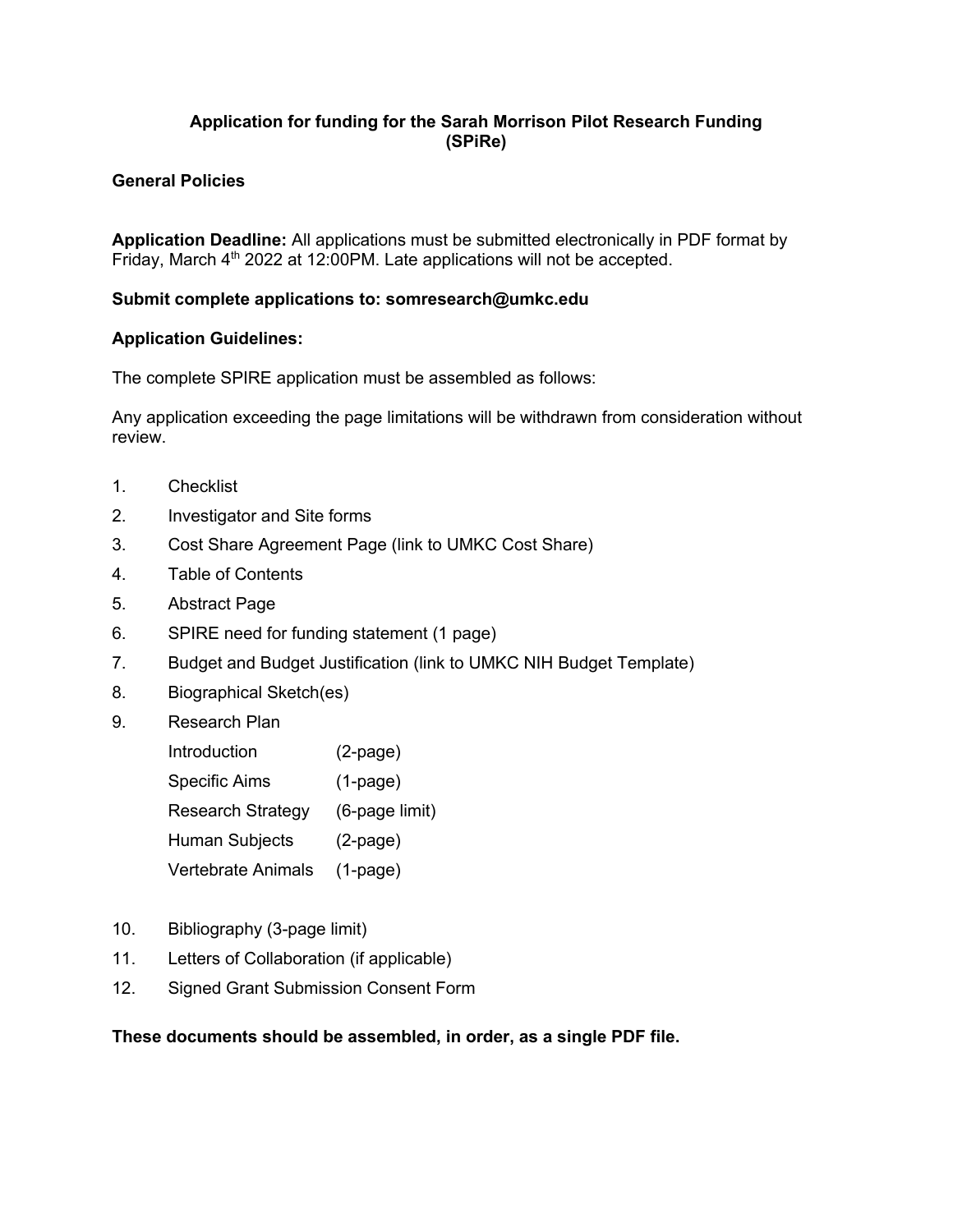# **General Descriptions:**

# **1. Face Page**

The SPIRE Face Page must be signed by the Principal Investigator (applicant) and the Principal Investigator's immediate supervisor. **Applications submitted without signatures will be withdrawn from consideration without review or appeal***.* Please answer all questions on the Face Page. If the question is not applicable, indicate so by entering N/A.

# **2. Investigator and Site form.**

Please fill out page 2 and 3 of the application.

# **3. Cost Share Agreement Page**

Any funds awarded will support direct costs only; no indirect support will be provided. A SPIRE award may not be used for salary support for the Principal Investigator or any other faculty level personnel, but Principal Investigator effort must be reflected on the budget page and must be cost shared by the department or other entity that will support such effort. Principal Investigator salary should not be shown on the budget page.

The SPIRE Cost Sharing Agreement Page must be signed by the Principal Investigator's department chair or appropriate responsibility center director who can authorize cost sharing. The institutional account number against which the effort will be charged must also be provided.

# **4. Table of Contents**

Concisely summary the proposal, identifying the major question address, the specific aims and proposed outcome.

## **5.** Abstract Page

Provide a concise summary of the project highlighting the deficiencies in the field that will be addressed, questions or hypothesis address, the specific aims, and expected outcome.

## **4. SPIRE Need for Funding Page**

It must be used to address the following, where applicable:

- **a. Need for funding from the SPIRE for the proposed project.** Describe what role SPIRE support would play in the applicant's research and career plans, future grant applications, *etc*., if an award were made.
- **b. Ongoing Research.** If the SPIRE application represents a request for funds to extend an ongoing project into a new direction, it is essential to specify clearly how the proposed project differs from the ongoing research. The source of funding for the ongoing research must be identified, and, if the funding source is not new investigator start-up funds provided by institutional funds, the reason(s) why that source is not available for the proposed SPIRE project must be given.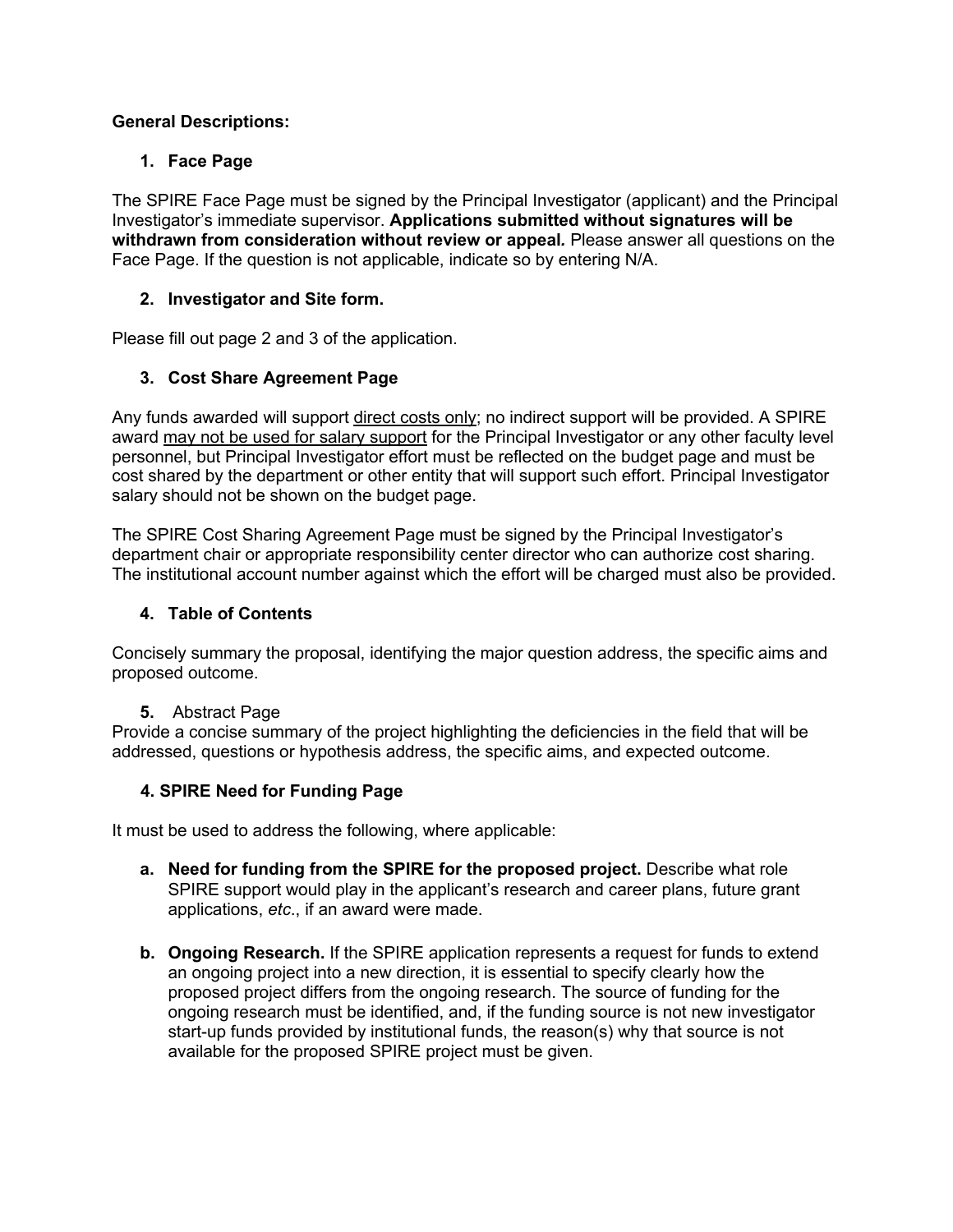**c. Investigator Independence.** If the applicant works in the laboratory of a senior investigator, he or she must clearly indicate how SPIRE funding will be used to support an independent research program and how the proposed research differs from ongoing activities in the senior investigator's laboratory. SPIRE funds will not fund either the research or personnel of the senior investigator. Rather, the proposed research must be a readily portable project that will be instrumental in establishing the applicant as an independent researcher at the university. (Please note: other support information and abstracts for active and pending grant applications of the senior investigator must be included in the Appendix.)

If the spaces provided are insufficient, one additional page may be included for each section of the SPIRE Eligibility Clarification Page.

### **8. Budget**

The standard SPIRE award is up to \$15,000, to be expended over a period of up to 24 months. However, a maximum of \$20,000 may be requested if the Principal Investigator makes a compelling case that the proposed goals cannot be achieved with the standard \$15,000 award. If the costs of the proposed project would exceed the SPIRE award, the source of funds that will enable the completion of the project must be specified. The budget page must reflect the entire budget for the project.

When preparing the budget, please consider the following restrictions:

- 1. SPIRE funds are to be used to support a research project. Purchase of equipment or construction of equipment does not constitute a research project. Items of equipment exceeding \$500 must be specifically addressed in the Budget Justification section.
- 2. Computer or software purchase will only be approved if it can be demonstrated that the computer is essential for the proposed work. A request for a computer for routine access to e-mail, word processing, the Internet, and similar will not be approved.
- 3. Travel expenses to attend a meeting will not be awarded. Travel expenses will be considered if travel is necessary to complete a specific experiment or learn a specific technique. In this case, the PI must specifically state how this training /experiment will achieve the goals of the project. Travel outside the US will not be awarded.
- 4. Publication costs will not be awarded.
- 5. Salary support for the Principal Investigator or any other named professorial rank investigator may not be requested, but Principal Investigator effort (% or calendar months) on the proposed study must be indicated on the budget page.

Applicants must use the budget form included in the application packet and **must complete the Budget Justification section.** An additional continuation page may be included if the Budget Justification section needs additional space.

### **Applicant and Key Personnel Guidelines**

Applicants must be U.S. citizens, green-card or visa holders to be eligible for SPIRE funding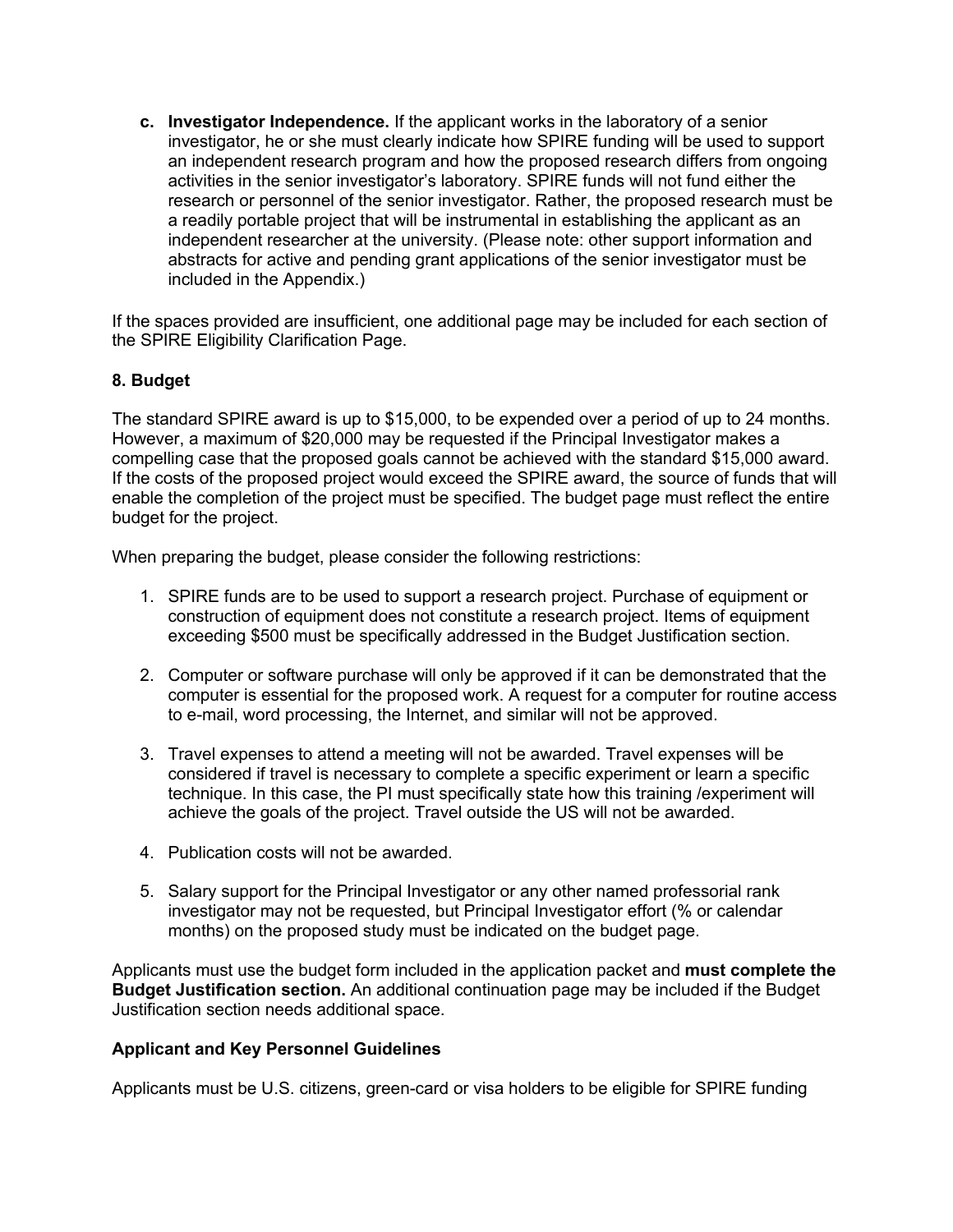In any given application cycle, an applicant may

- Be the Principal Investigator only one application
- Or a Co-investigator on one application
- Be a consultant on no more than two applications
- Previous recipients of SPIRE funding as a Principal Investigator are not eligible as Principal Investigator on another SPIRE award within a 3-year period.
- Multiple Principal Investigator applications are ineligible for SPIRE funding.

## **Key Personnel Definitions**

*Principal Investigator (PI*) **-** The individual who conceives the project and has the authority and responsibility for directing and/or performing the proposed research.

*Co-Investigator/Collaborator* **-** An individual that is critical for the scientific development or execution of the project. The Co-Investigator must devote a specified percentage of time to the project and is considered senior/key personnel.

*Consultant* - An individual who provides professional advice or services but is not part of the scientific development or execution of a project.

## **Proposal Guidelines:**

## **(1) Biosketch:**

Biosketches must be a 2-page NIH format including "Other Support" information (which must include annual direct costs and duration of each award), are required for the Principal Investigator and each Co-Investigator/Collaborator listed in Key Personnel.

Applicants who work within the laboratory of a more senior investigator must include a biosketch and other support information for this person, even if he or she is not listed as a Co-Investigator on the SPIRE project.

During the review process, funding information may be requested from additional individuals, including, but not limited to, consultants and mentors.

## **(2) IACUC, IBC, IRB, CITI, COI Approvals**

Applicants must submit copies of approved Institutional Review Board (IRB), Institutional Animal Care & Use Committee (IACUC), Institutional Biosafety Committee (IBC), Institutional Review Board (IRB), CITI training and Conflict of Interest (COI) or other relevant approvals applications with their SPIRE application.

### **Frequency and Timing of Solicitations**

Annual solicitations will be issued January 16th, with an April 1<sup>st</sup> deadline, and a June 1st award date (pending approval of relevant regulatory protocols).

### **Pre-review Process**